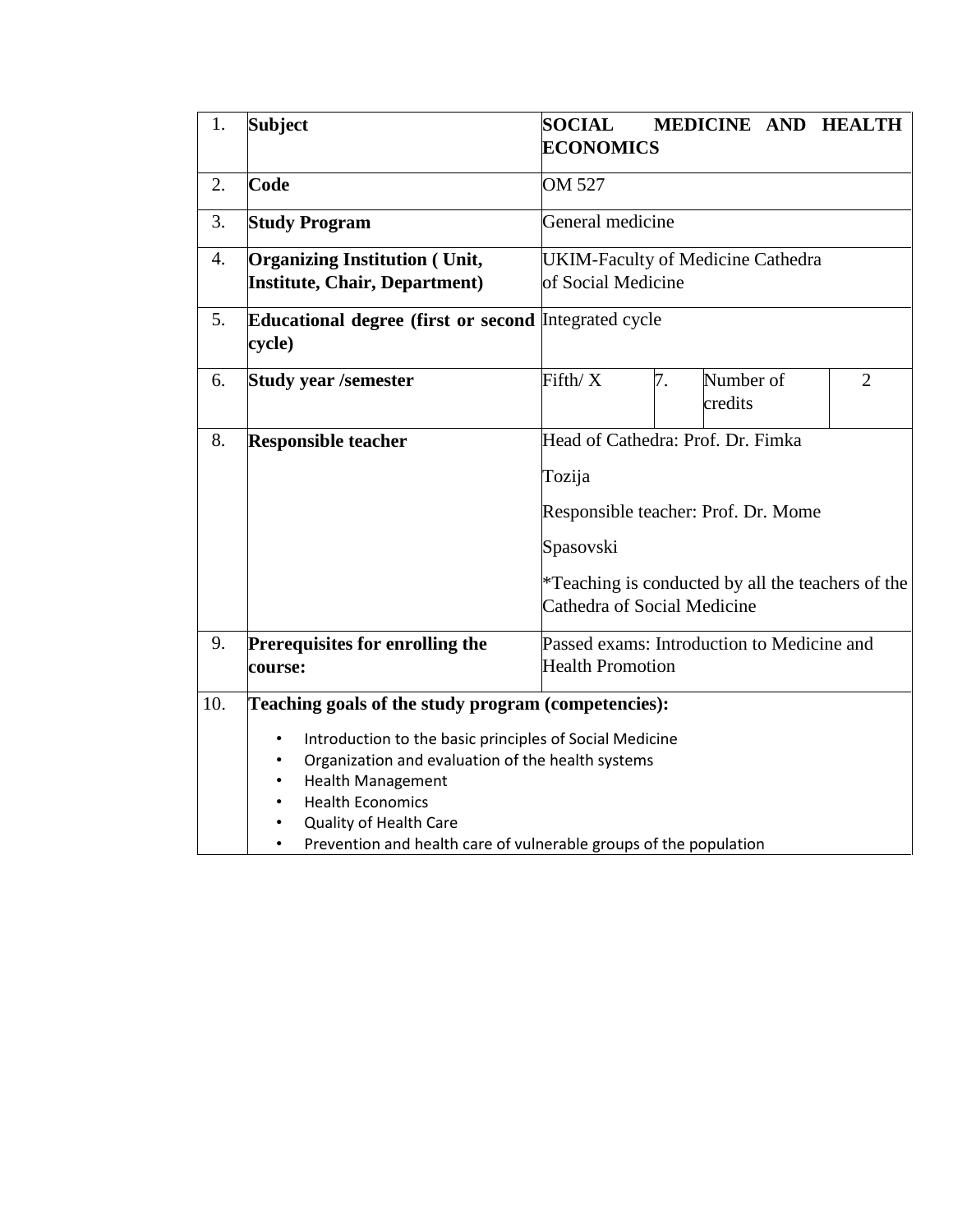## 11. **Contents of the study program:**

## **Theoretical course**:**:**

- Social Medicine as a science, definition, social medical method, concepts, goals, areas of activity, study subject of social medicine
- Basic principles of organization of the health care and health service
- Levels of health care
- Health System organization and evaluation
- Health organizations and organization of health care system of the Republic of Macedonia
- Family importance for health, health needs and health care
- Health and social protection of vulnerable groups (children, school children and youth, women, elderly, workers, people with disabilities)
- Social diseases
- Social medical aspects of chronic diseases (cardiovascular diseases, malignant neoplasms, injuries and violence, drug addictions, diabetes mellitus)
- Social medical aspects of infectious diseases (tuberculosis, STDs, HIV /

## AIDS)

- Health Economics
- Financing of health care
- System of health insurance and financing of health care in Macedonia
- Health management

*<b>1*.  *<b>1 1 1 1 1 1 1 1 1 1 1* 

- Planning of the development of health care
- Accreditation of health facilities
- Globalization and health
- Evaluation of health and health status of the population
- Informatics, statistics and health evidence

## **Practical course:**

- Medical documentation and evidence. Basic medical documentation, daily and current health reports. Individual and aggregated reports. Legislation, specific reports-registers. ICD - meaning, structure and practical application
- Social medical diagnostics. Health indicators for monitoring and studying the health of the population.
- Methodology and preparation of health care in the community and for certain specific groups of the population. Health statistical research. Monitoring and assessment of health risks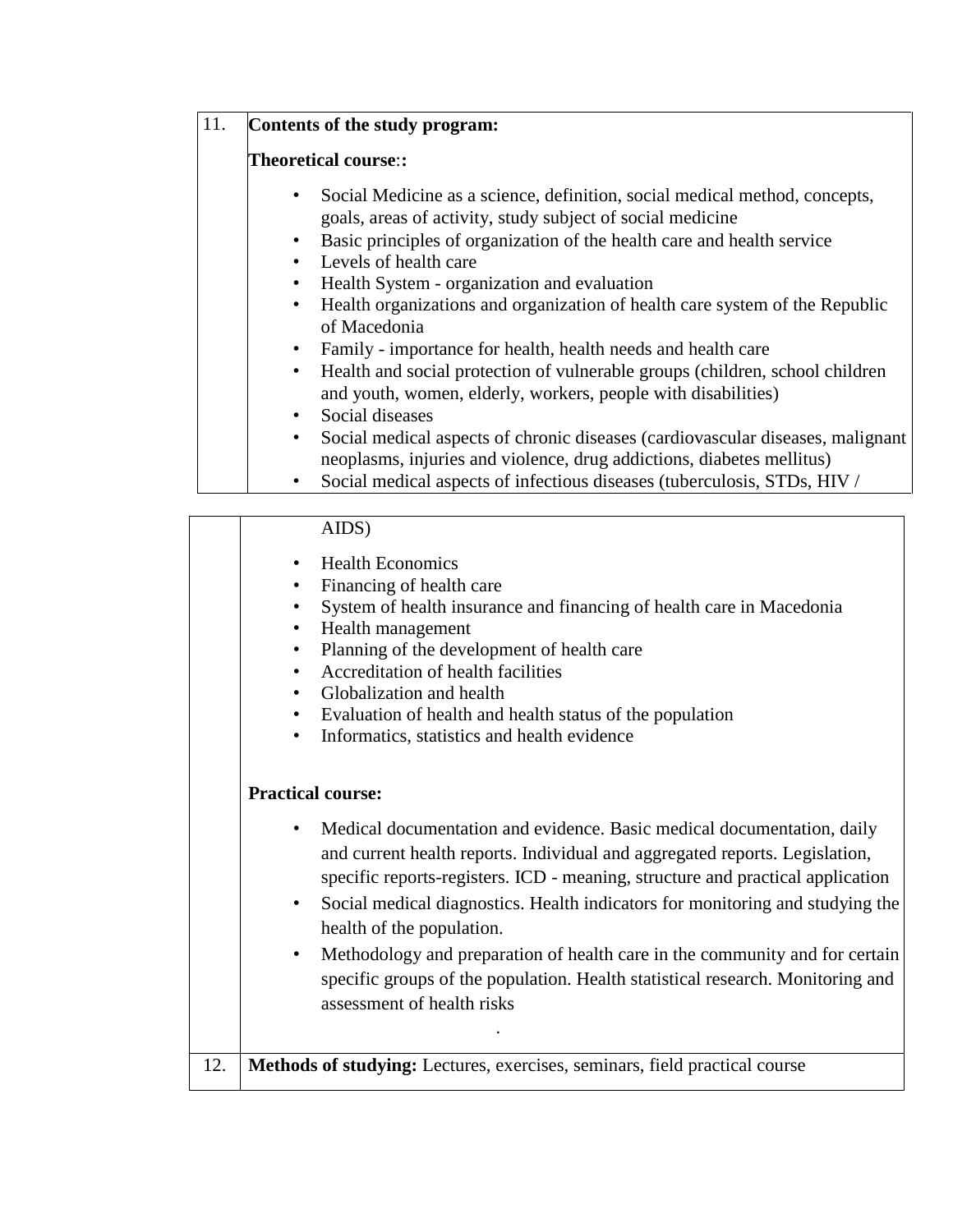| 13. |            | Total no. of hours:                |                                                                                                                                                                                                                                            |                                                                                                                                                            | 60 hours                  |                                        |  |
|-----|------------|------------------------------------|--------------------------------------------------------------------------------------------------------------------------------------------------------------------------------------------------------------------------------------------|------------------------------------------------------------------------------------------------------------------------------------------------------------|---------------------------|----------------------------------------|--|
| 14. |            | Distribution of the available time |                                                                                                                                                                                                                                            |                                                                                                                                                            |                           | 30 hours lectures, exercises           |  |
|     |            |                                    |                                                                                                                                                                                                                                            |                                                                                                                                                            | 30 hours of home studying |                                        |  |
| 15. | activity   | <b>Type of educational</b>         | 15.1                                                                                                                                                                                                                                       | course                                                                                                                                                     | Lectures-theoretical      | 20 hours                               |  |
|     |            |                                    | 15.2                                                                                                                                                                                                                                       | 10 hours<br>Practical exercises,<br>seminars, team<br>work, field work                                                                                     |                           |                                        |  |
| 16. |            | Other types of                     | 16.1                                                                                                                                                                                                                                       |                                                                                                                                                            | Project assignments       | hours<br>$\mathbf{L}$                  |  |
|     | activities |                                    | 16.2                                                                                                                                                                                                                                       | Individual tasks                                                                                                                                           |                           | hours                                  |  |
|     |            |                                    |                                                                                                                                                                                                                                            | Home studying                                                                                                                                              |                           | 30 hours                               |  |
| 17. | points     | <b>Assessment of knowledge:</b>    |                                                                                                                                                                                                                                            |                                                                                                                                                            |                           |                                        |  |
|     | 17.1       | <b>Tests</b>                       |                                                                                                                                                                                                                                            |                                                                                                                                                            | Total 18 - 30 points      | min.-max.                              |  |
|     |            |                                    |                                                                                                                                                                                                                                            |                                                                                                                                                            | 3 Continuous tests        | * Continuous verification of knowledge |  |
|     |            |                                    | (Colloquium): 1 written test<br>covers the first half of all areas of the content of<br>the course of theoretical and practical training on<br>the subject Social Medicine and Health<br>Economics, which is divided into two equal parts. |                                                                                                                                                            | It                        |                                        |  |
|     |            | Final exam                         |                                                                                                                                                                                                                                            | Oral exam*                                                                                                                                                 |                           | min.-max.                              |  |
|     |            |                                    |                                                                                                                                                                                                                                            |                                                                                                                                                            |                           | Points $30-50$                         |  |
|     |            |                                    |                                                                                                                                                                                                                                            | * Oral part (integrative) - 3 questions of integrative<br>knowledge, which is important for understanding the<br>whole subject and social-medical activity |                           |                                        |  |

|  | (for grade 10 = 47-50 points; 9 = 43-46 points; 8 =   |
|--|-------------------------------------------------------|
|  | 39-42 points; $7 = 35-38$ points; $6 = 30-34$ points) |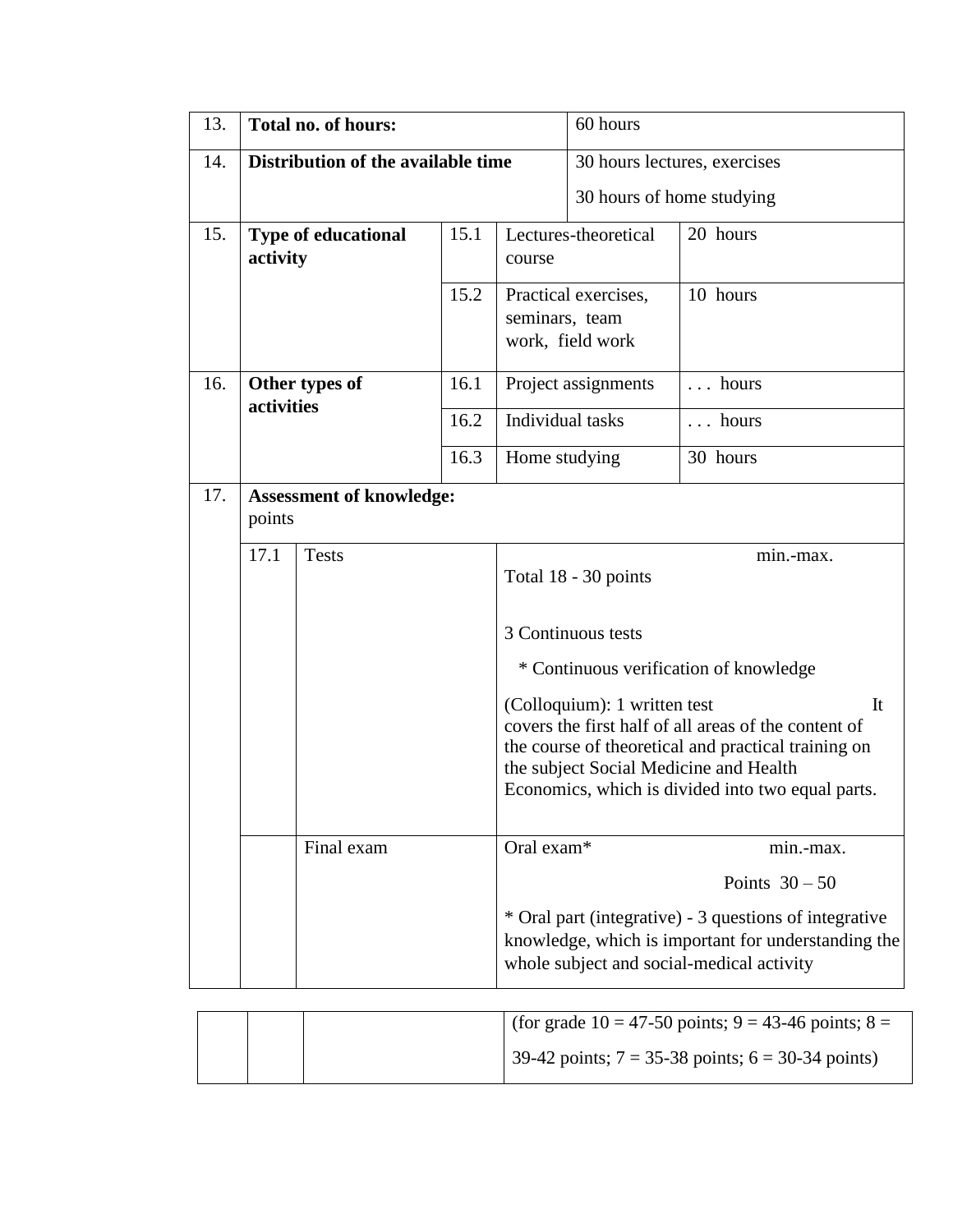|                                                                           | 17.2           | Seminar work/project   |                                        |                                                                                                                                                                                                                                                                                                   |                                                                                                                                                                                 | min.-max.                                 |  |  |  |
|---------------------------------------------------------------------------|----------------|------------------------|----------------------------------------|---------------------------------------------------------------------------------------------------------------------------------------------------------------------------------------------------------------------------------------------------------------------------------------------------|---------------------------------------------------------------------------------------------------------------------------------------------------------------------------------|-------------------------------------------|--|--|--|
|                                                                           |                | (presentation: written |                                        |                                                                                                                                                                                                                                                                                                   |                                                                                                                                                                                 |                                           |  |  |  |
|                                                                           |                | and oral)              |                                        | Seminar works<br>points                                                                                                                                                                                                                                                                           |                                                                                                                                                                                 | $6 - 10$                                  |  |  |  |
|                                                                           | 17.3           | Active participation   | Theoretical course<br>Practical course |                                                                                                                                                                                                                                                                                                   |                                                                                                                                                                                 | min.-max.<br>points 3 - 5<br>points 3 - 5 |  |  |  |
|                                                                           |                |                        |                                        |                                                                                                                                                                                                                                                                                                   | * Presence at the theoretical course                                                                                                                                            |                                           |  |  |  |
|                                                                           |                |                        |                                        | $61-74\% = 3$ points                                                                                                                                                                                                                                                                              |                                                                                                                                                                                 |                                           |  |  |  |
|                                                                           |                |                        |                                        | $75 - 90\% = 4$ points                                                                                                                                                                                                                                                                            |                                                                                                                                                                                 |                                           |  |  |  |
|                                                                           |                |                        |                                        | $91-100\% = 5$ points                                                                                                                                                                                                                                                                             |                                                                                                                                                                                 |                                           |  |  |  |
|                                                                           |                |                        |                                        | ** Practical classes (3 blocks exercises of 3 hours)                                                                                                                                                                                                                                              |                                                                                                                                                                                 |                                           |  |  |  |
|                                                                           |                |                        |                                        | 2 blocks = $3$ points<br>$3 blocks = 5 points$                                                                                                                                                                                                                                                    |                                                                                                                                                                                 |                                           |  |  |  |
| 18.                                                                       | criteria:      | Knowledge assessment   |                                        | up to 59 points                                                                                                                                                                                                                                                                                   |                                                                                                                                                                                 | $5$ (five) F                              |  |  |  |
|                                                                           | (points/grade) |                        | 60 to 68 points                        |                                                                                                                                                                                                                                                                                                   |                                                                                                                                                                                 | $6$ (six) E                               |  |  |  |
|                                                                           |                |                        | 69 to 76 points                        |                                                                                                                                                                                                                                                                                                   |                                                                                                                                                                                 | $7$ (seven) D                             |  |  |  |
|                                                                           |                |                        |                                        | 77 to 84 points                                                                                                                                                                                                                                                                                   |                                                                                                                                                                                 | $8$ (eight) C                             |  |  |  |
|                                                                           |                |                        |                                        | 85 to 92 points                                                                                                                                                                                                                                                                                   |                                                                                                                                                                                 | 9 (nine) B                                |  |  |  |
|                                                                           |                |                        |                                        | 93 to 100 points                                                                                                                                                                                                                                                                                  |                                                                                                                                                                                 | $10$ (ten) A                              |  |  |  |
| 19.<br>Criteria for obtaining a<br>signature and taking the<br>final exam |                |                        |                                        | minimum points                                                                                                                                                                                                                                                                                    | <b>Conditional criteria for assessment of knowledge:</b><br>To get signature the student is required to attend the<br>theoretical, practical course and seminars and to achieve |                                           |  |  |  |
|                                                                           |                |                        | exam.                                  | To access to the final exam the student should pass the<br>predicted continuous check and to achieve at least 60% of<br>the total number of points predicted for the continuous<br>check, whereby in the exam session first takes the<br>unpassed continuous checks, and then access to the final |                                                                                                                                                                                 |                                           |  |  |  |
|                                                                           |                |                        |                                        |                                                                                                                                                                                                                                                                                                   | The grade of the subject is formed in accordance with the<br>table of grades, based on the sum of points from all<br>activities, continuous checks and final exam.              |                                           |  |  |  |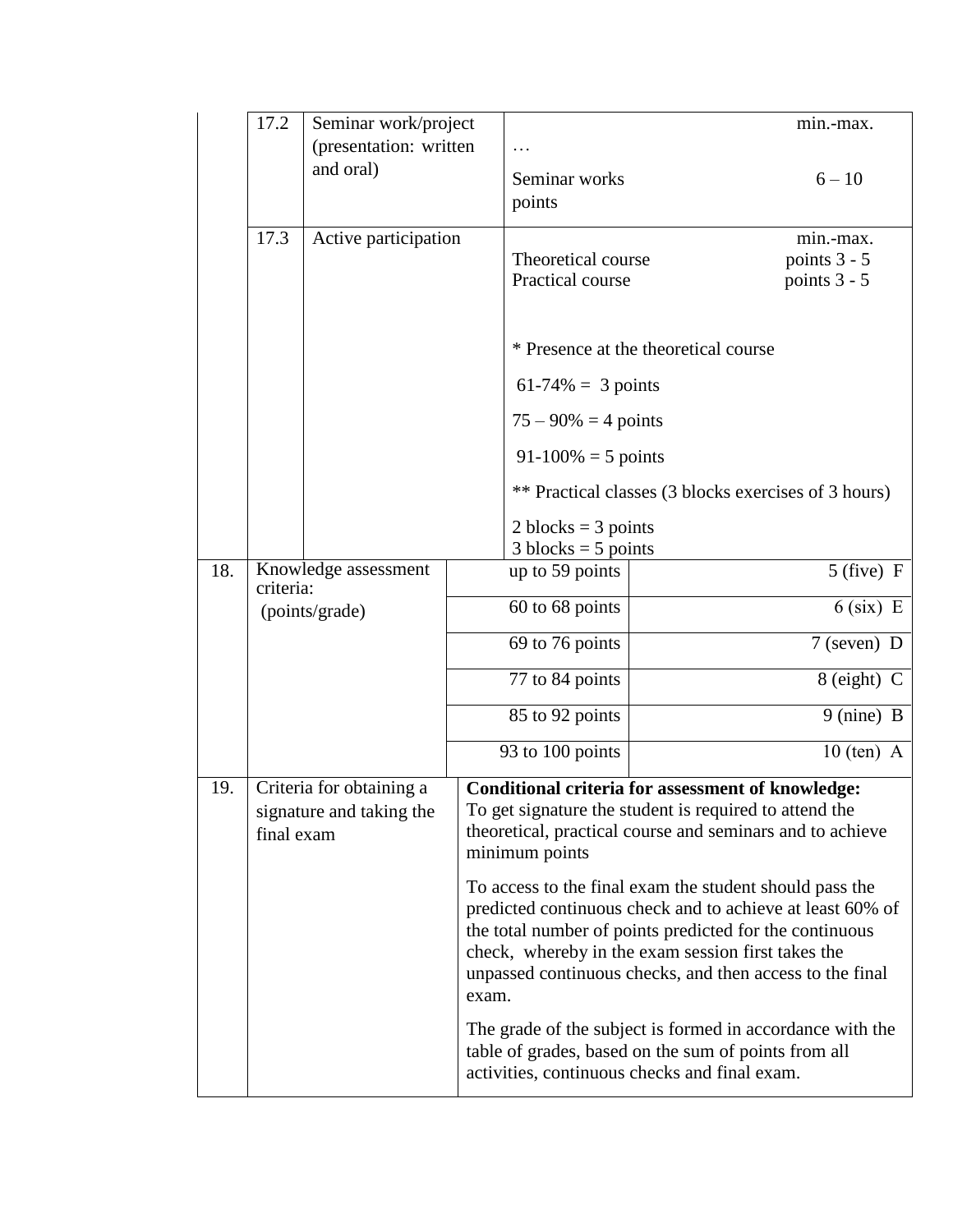| 20. |            |                                                      | Language of the course              | Macedonian                                                                                                          |                   |               |      |
|-----|------------|------------------------------------------------------|-------------------------------------|---------------------------------------------------------------------------------------------------------------------|-------------------|---------------|------|
| 21. |            | Method for evaluation of<br>the quality of education |                                     | Anonymous student's evaluation of the subject, teachers<br>and collaborators involved in the educational activities |                   |               |      |
| 22. | Literature |                                                      |                                     |                                                                                                                     |                   |               |      |
|     |            |                                                      | Mandatory textbooks                 |                                                                                                                     |                   |               |      |
|     |            |                                                      | Author                              |                                                                                                                     | Title             | Publisher     | Year |
|     |            | $\mathbf{1}$                                         | Maxi-                               |                                                                                                                     | Public Health and | Tabernakul    | 2011 |
|     |            |                                                      | RozenoLast,                         |                                                                                                                     | Preventive        |               |      |
|     | 22.1       |                                                      | Robert W.<br>Wallace and<br>others. |                                                                                                                     | Medicine          |               |      |
|     |            | $\overline{2}$                                       | D.Doney                             |                                                                                                                     | Social Medicine   | of<br>Faculty | 2013 |
|     |            |                                                      | M.Spasovski                         |                                                                                                                     |                   | Medicine      |      |
|     |            |                                                      | F.Tozija                            |                                                                                                                     |                   | in print      |      |
|     |            |                                                      | E.Kjosevska                         |                                                                                                                     |                   |               |      |
|     |            | Additional literature                                |                                     |                                                                                                                     |                   |               |      |
|     |            |                                                      |                                     |                                                                                                                     |                   |               |      |
|     | 22.2       |                                                      | Author                              |                                                                                                                     | Title             | Publisher     | Year |

|  | Detels R.,                     | Oxford Textbook of   Oxford    |                         | 2009 |
|--|--------------------------------|--------------------------------|-------------------------|------|
|  | Beaglehole R.,<br>Lansang MA., | public health (5th<br>edition) | <b>University Press</b> |      |